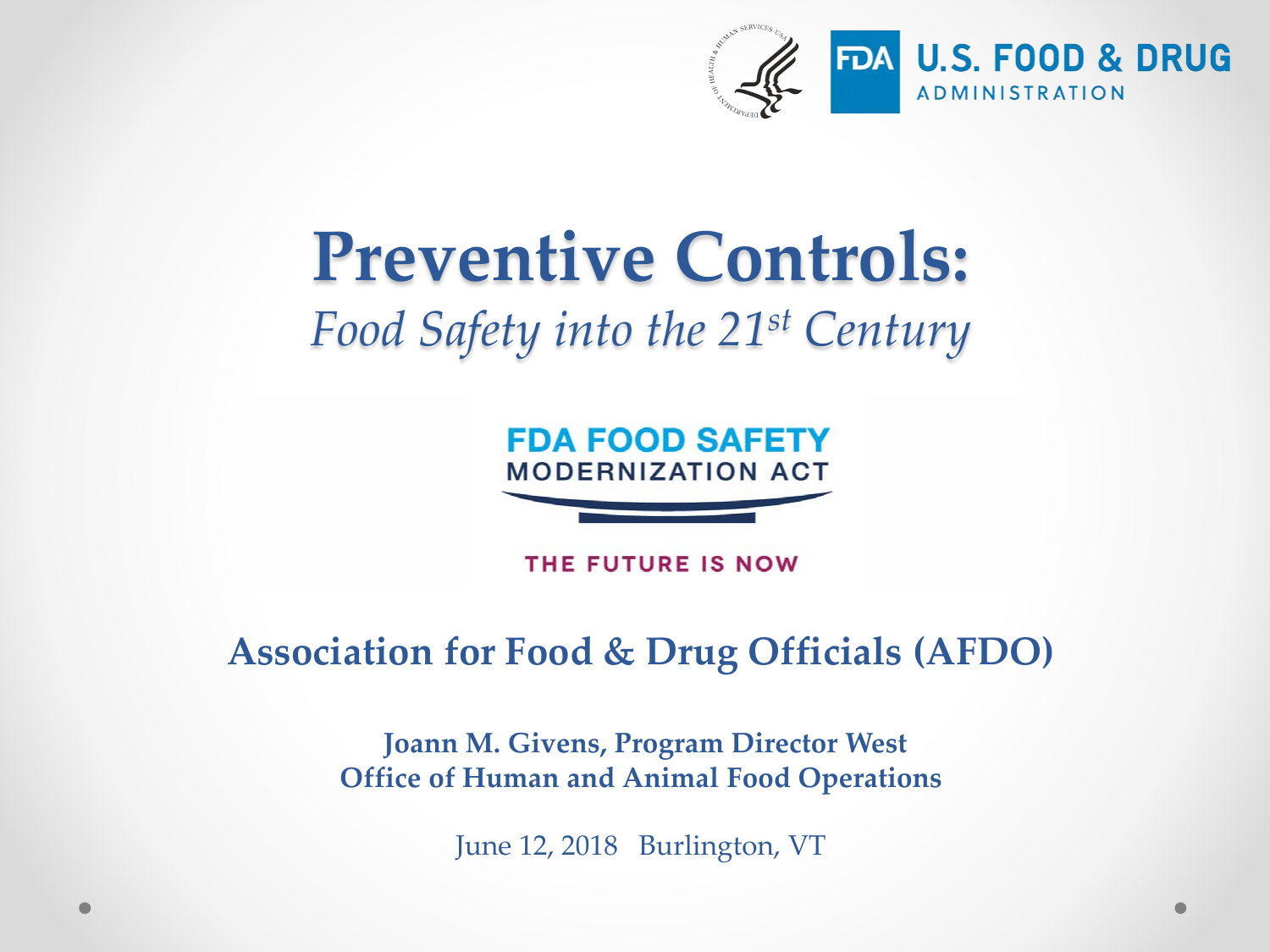

## **FDA Food Safety Modernization Act**

Intended to build a food safety system for the future that makes modern, science- and risk-based preventive controls the norm across all sectors of the food system.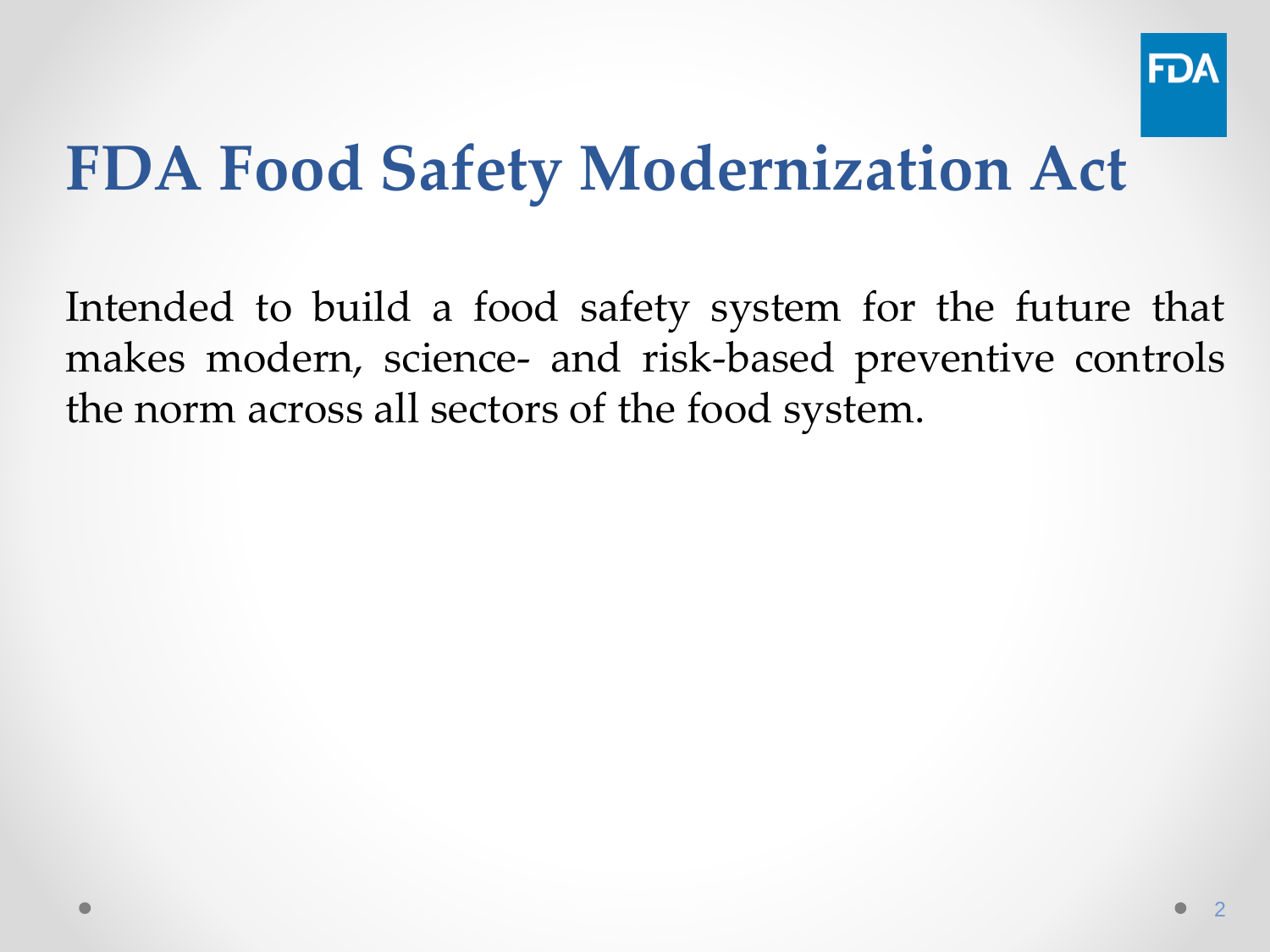## **FY2018 FDA Assignments**



| <b>FSMA</b>                                                    | Date of Issuance          | <b>Planned Number of</b><br>Inspections                          |
|----------------------------------------------------------------|---------------------------|------------------------------------------------------------------|
| <b>Preventive Controls in Human Food</b>                       | Issued December 18, 2017  | Domestic (400),<br>Foreign (100)                                 |
|                                                                |                           | Businesses within staggered<br>compliance dates                  |
| <b>Foreign Supplier Verification</b><br>Program                | Issued November 15, 2017  | Importers (2275)                                                 |
| <b>Preventive Controls in Animal Food</b><br>(Limited to CGMP) | Issued October 16, 2017   | Domestic (304)                                                   |
| <b>Sprout Inspections</b>                                      | Issued September 15, 2017 | Domestic (90), Foreign (1)                                       |
| <b>Other Center directed assignments</b>                       | Issued throughout year(s) | Inspections, Sample<br>Collections (Product or<br>Environmental) |

Ō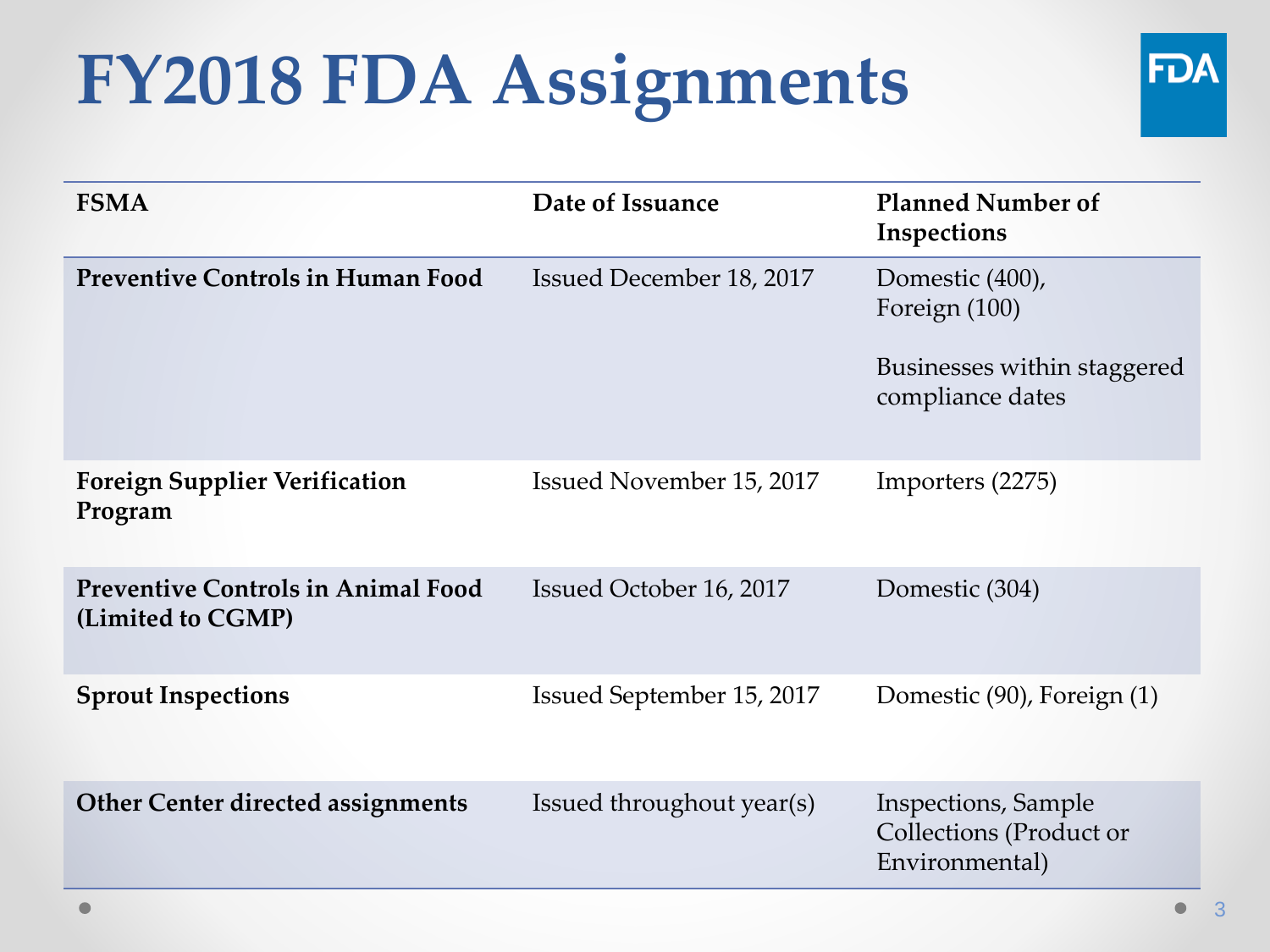# **Regulators Training**



In addition to Alliance Courses

- Preventive Controls for Human Food for Regulators (FD254)
- Preventive Controls for Animal Food for Regulators (VM220)
- Modernized GMP Inspections broadcast (FD8000R)
- Sanitary [Transportation](https://www.fda.gov/Food/GuidanceRegulation/FSMA/ucm576097.htm) Carriers Training Module (FDA's Public webpage)
- FSMA Chats; FSMA and PC Rule Readiness
- Training schedule available on ORA [OTED](https://www.fda.gov/Training/ForStateLocalTribalRegulators/ucm416564.htm) web page, Pathlore Learning Management System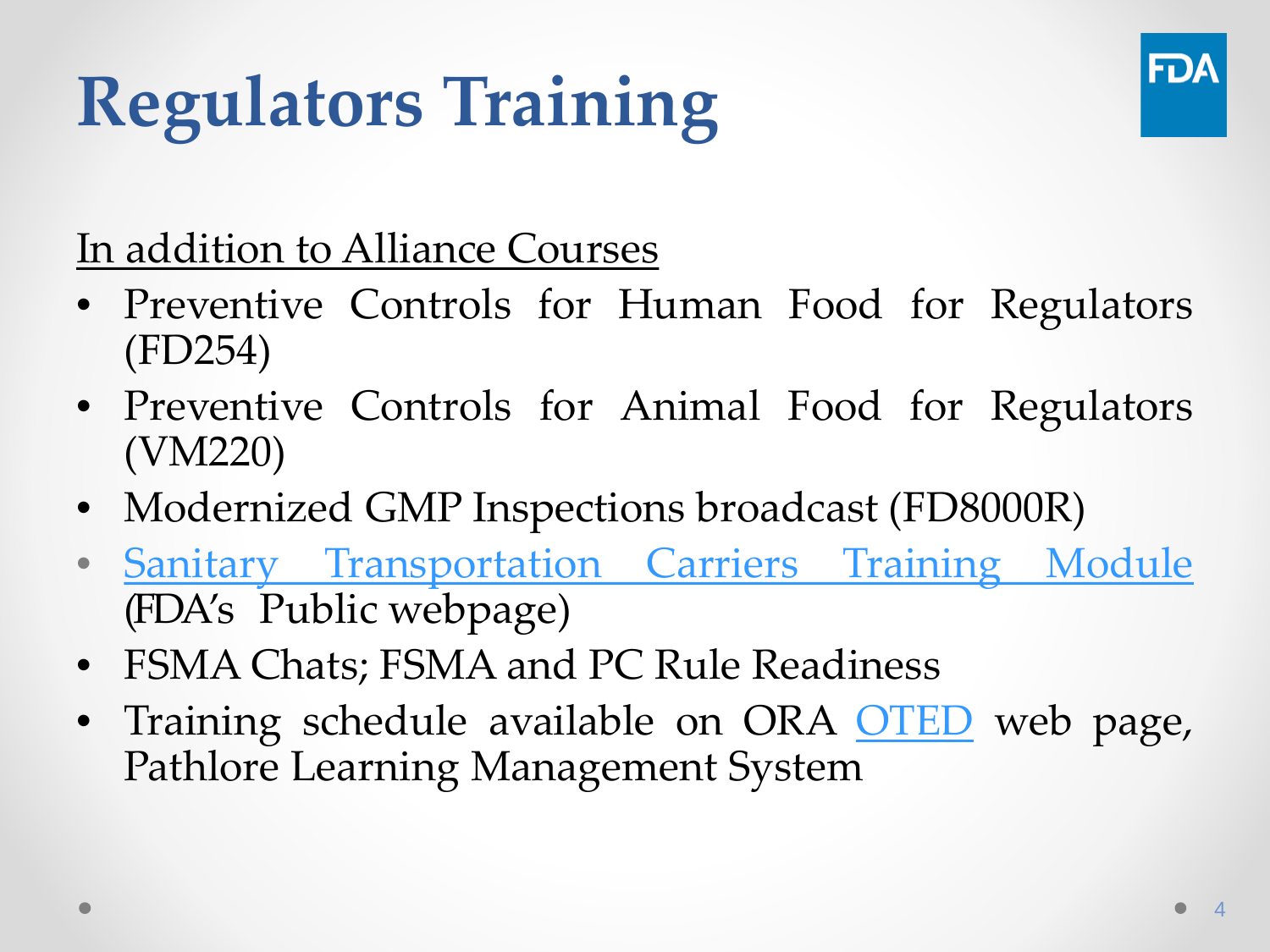## **FDA Inspections – FY2017**



|                                     | Planned                        | Accomplished |
|-------------------------------------|--------------------------------|--------------|
| Human Food<br><b>Modernized GMP</b> | 450                            | 621          |
| <b>Comprehensive PC</b>             | 240 (Domestic)<br>60 (Foreign) | $123*$<br>46 |
| <b>Animal Food CGMP</b>             | 250                            | 224          |
| <b>FSVP</b>                         | 325                            | 285          |

*\*Conducted by cadre; includes On-the-Job Experience*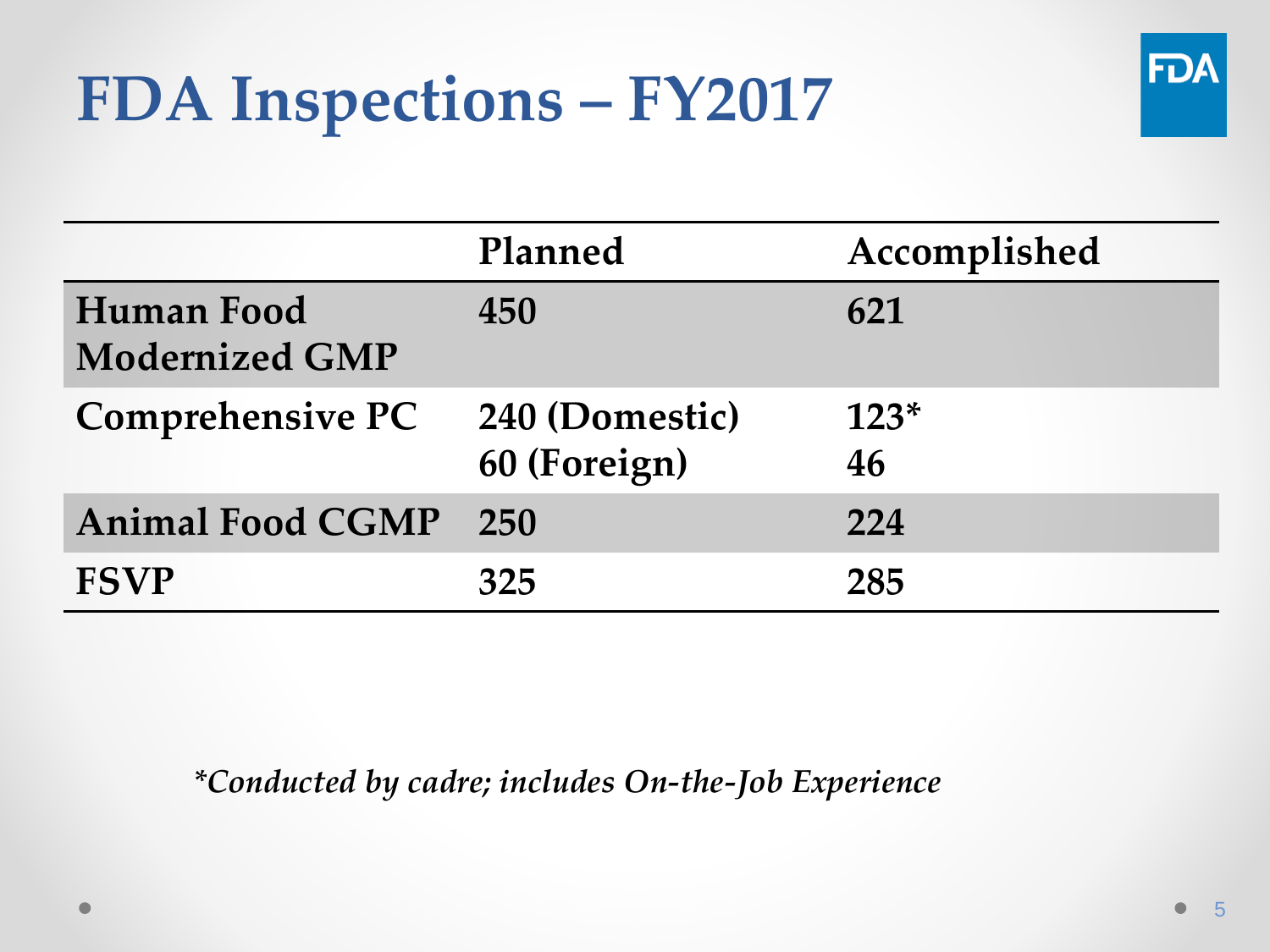

## **FDA Inspections - FY2018 to date**

|                                            | Planned                         | Accomplished*     |
|--------------------------------------------|---------------------------------|-------------------|
| <b>Human Food</b><br><b>Modernized GMP</b> | <b>Not Planned</b>              | 3,234             |
| <b>Comprehensive PC</b>                    | 400 (domestic)<br>100 (foreign) | $210^{**}$<br>101 |
| <b>Animal Food CGMP</b>                    | 304                             | 235               |
| <b>FSVP</b>                                | 2,275                           | 242               |
| <b>Sprout Facilities</b>                   | 90                              | 25                |

*\*Data as of 5/1/2018. ORA OISM. \*\*Conducted by CSO's completing regulators course, includes On-the-Job Experience.*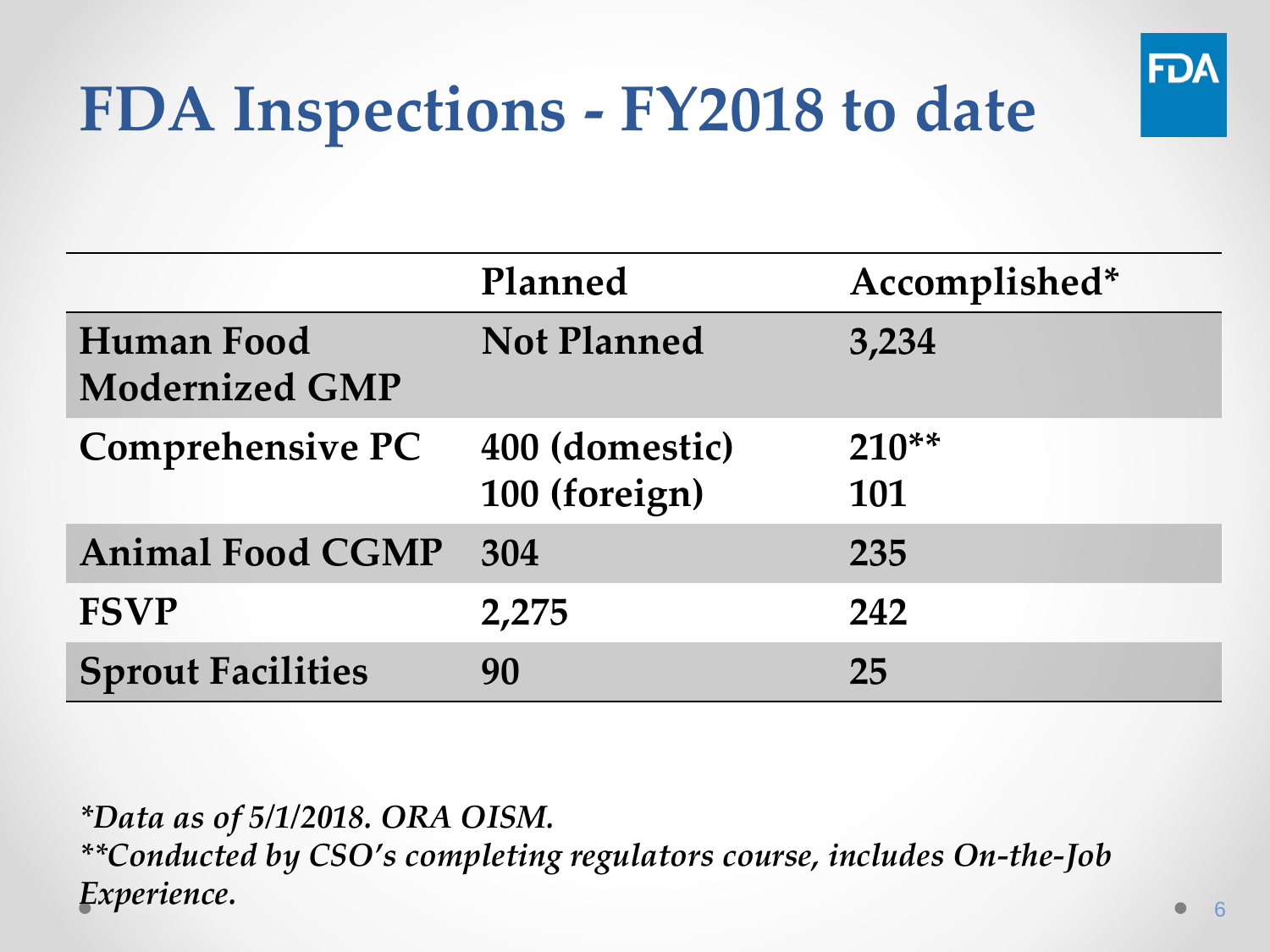

## **Average Number of Days in Facility**

| <b>Type of Inspection</b>                                                            | <b>Number of Days</b> |
|--------------------------------------------------------------------------------------|-----------------------|
| <b>Full Requirements of the Preventive</b><br>Controls Human Food                    | $4-5$ Days            |
| Facilities Exempt from full<br>requirements of the Preventive<br>Controls Human Food | $3 - 4$ Days          |
| <b>CGMP</b> of the Preventive Controls<br>Animal Food                                | 3 Days                |

Challenges in calculating average hours due to team inspections.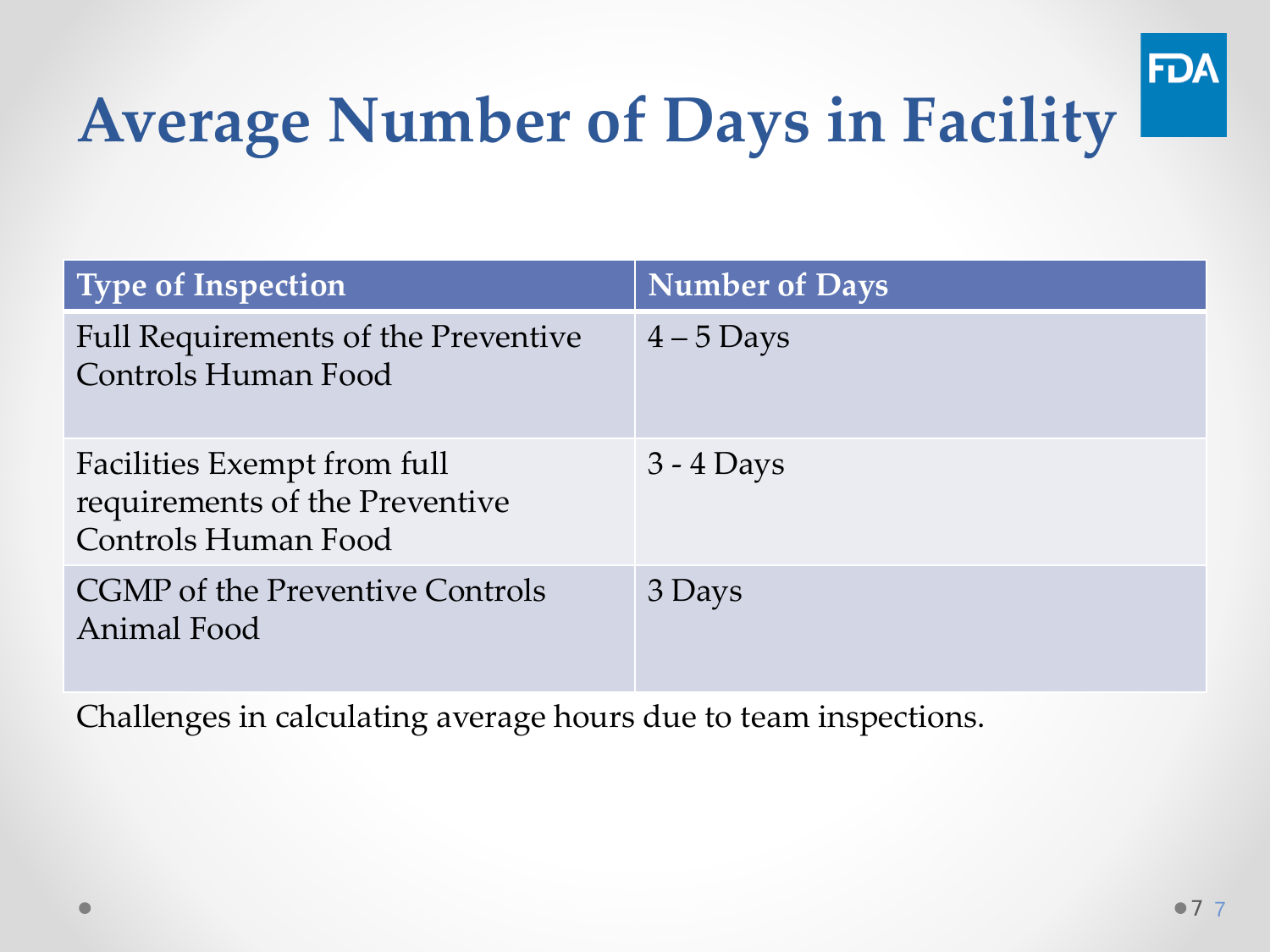

### **Educating Before and While We Regulate**

#### **FDA Issues Warning Letters**

- Human Food 21 CFR CGMP Regulations, History of violations from GMP requirements
- Animal Food 21 CFR CGMP Regulations, Misbranding Charges, Medicated Feed, and History of violations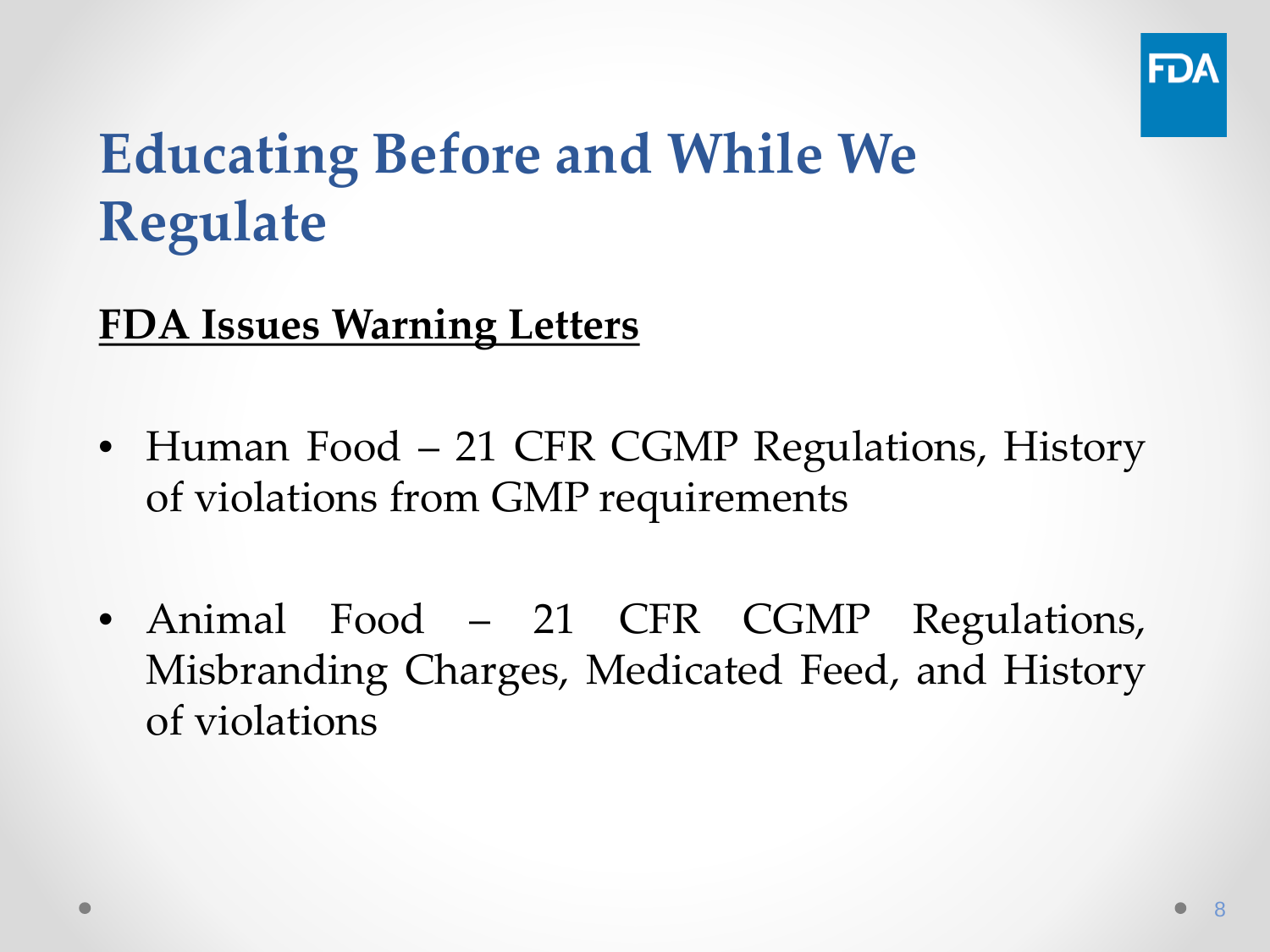# **Scope of Work Food Facility Registration Inventory**

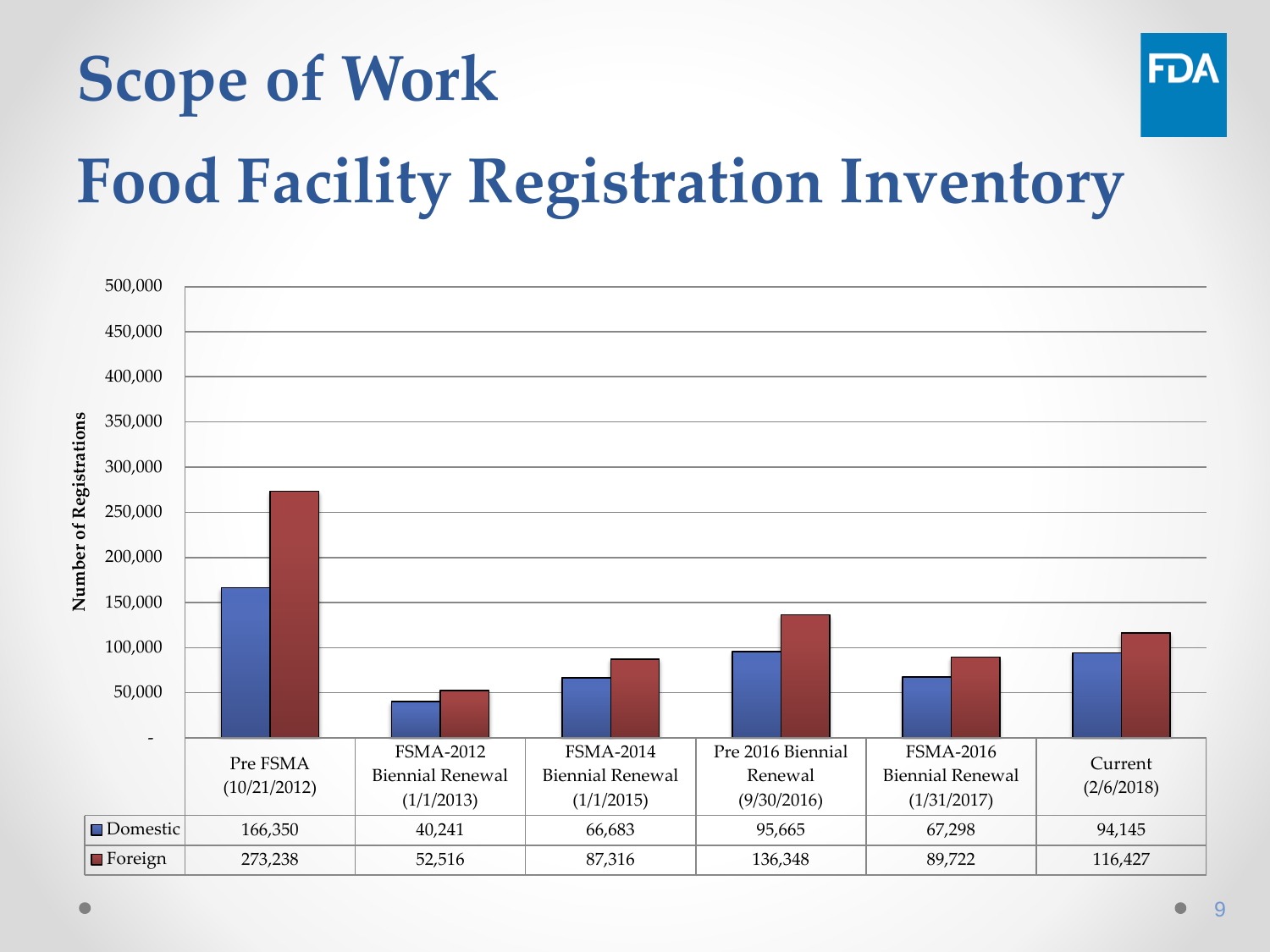

## **Qualified Facilities**

- Business with average annual sales of <\$500,000 and at least half the sales to consumers or local retailers or restaurants (w/in same state or w/in 275 miles); or,
- Very small business (including any subsidiaries and affiliates) averaging less than \$1 million, adjusted for inflation, per year, etc.
- Modified requirements apply. Notification through attestation, and must be submitted every two years. See DRAFT Guidance Document (May 2016).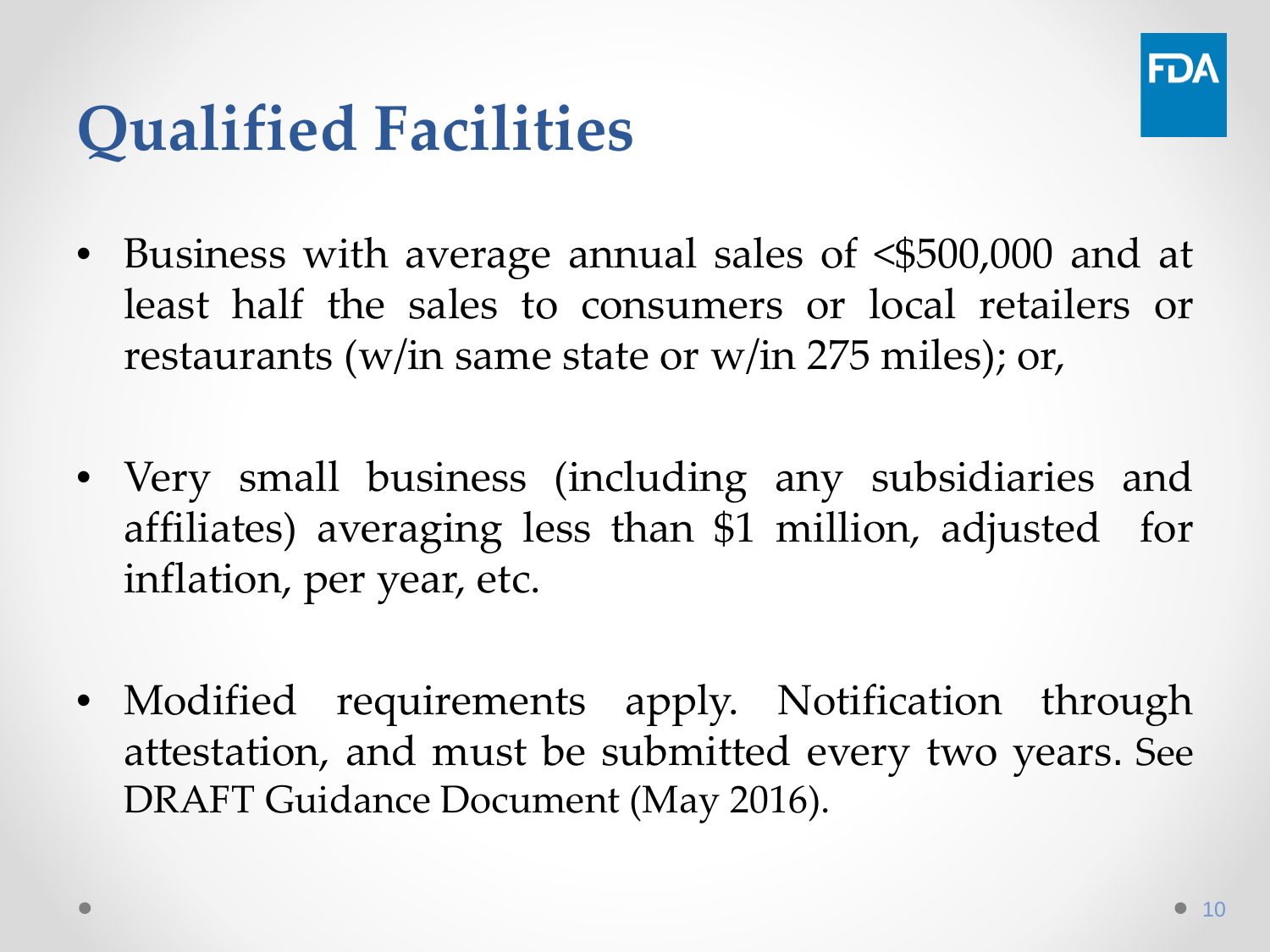

### **What's Next?**

September 17, 2018: Very small businesses (averaging less than \$1 million per year (adjusted for inflation) in annual sales of human food

Qualified facility attestations can be submitted during food facility registration cycle.